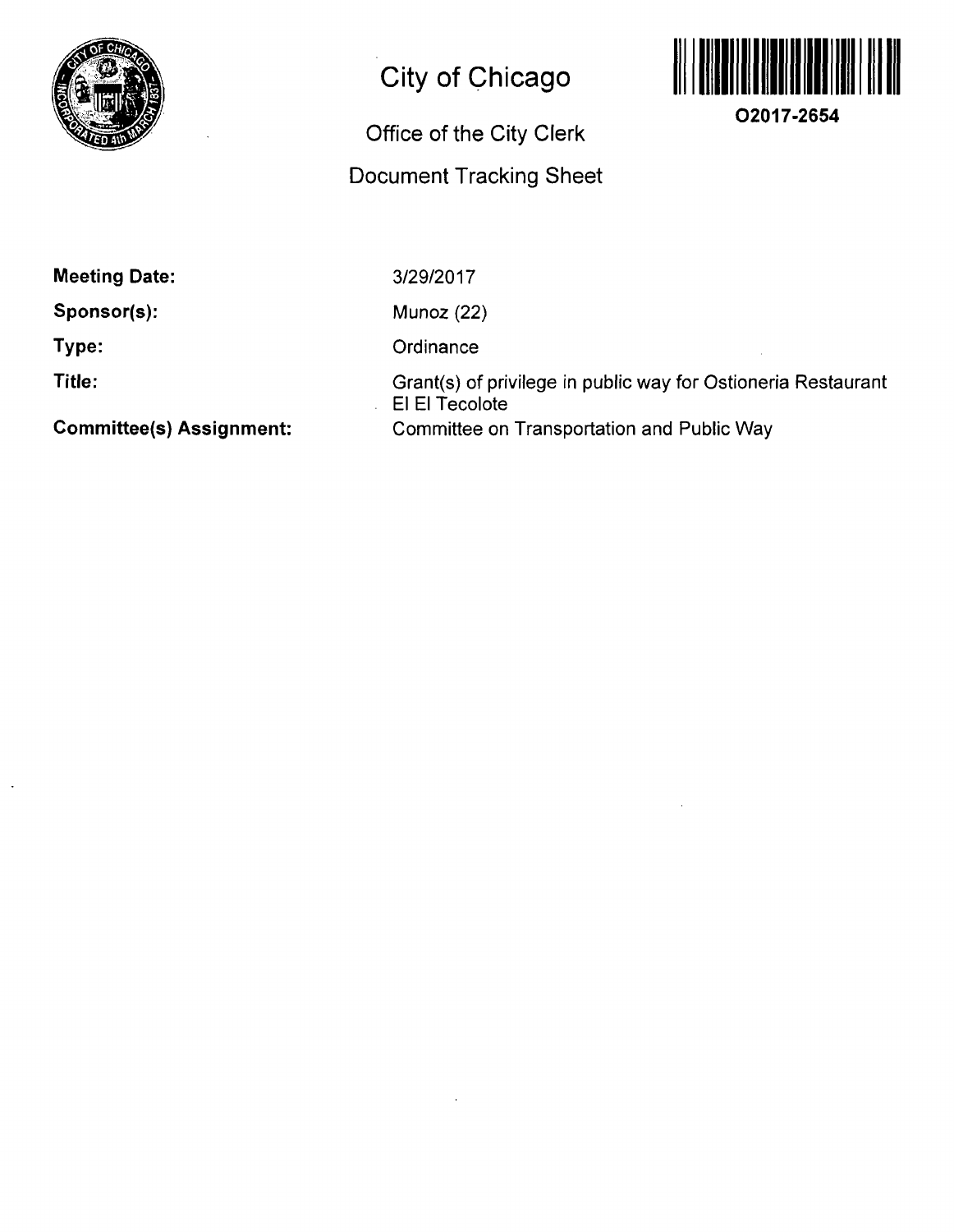### **ORDINANCE** OSTIONERIA RESTAURANT EL EL TECOLOTE Acct. No. 63407 - 1 Permit No. 1126972

### Be It Ordained by the City Council of the City of Chicago:

SECTION 1. Permission and authority are hereby given and granted to OSTIONERIA RESTAURANT EL EL TECOLOTE, upon the terms and subject to the conditions of this ordinance to maintain and use one (1) sign(s) projecting over the public right-of-way attached to its premises known as 3519 W. 26th St..

Said sign structure(s) measures as follows; along W. 26TH ST: One (1) at eight (8) feet in length, four (4) feet in height and ten (10) feet above grade level.

The location of said privilege shall be as shown on prints kept on file with the Department of Business Affairs and Consumer Protection and the Office of the City Clerk.

Said privilege shall be constructed in accordance with plans and specifications approved by the Department of Transportation (Division of Project Development) and Zoning Department - Signs.

This grant of privilege in the public way shall be subject to the provisions of Section 10-28-015 and all other required provisions of the Municipal Code of Chicago.

The grantee shall pay to the City of Chicago as compensation for the privilege #1126972 herein granted the sum of three hundred (\$300.00) per annum in advance.

A 25% penalty will be added for payments received after due date.

The permit holder agrees to hold the City of Chicago harmless for any damage, relocation or replacement costs associated with damage, relocation or removal of private property caused by the City performing work in the public way.

Authority herein given and granted for a period of five (5) years from and after 03/14/2017.

Alderman

Ricardo Munoz 22<sup>nd</sup> Ward